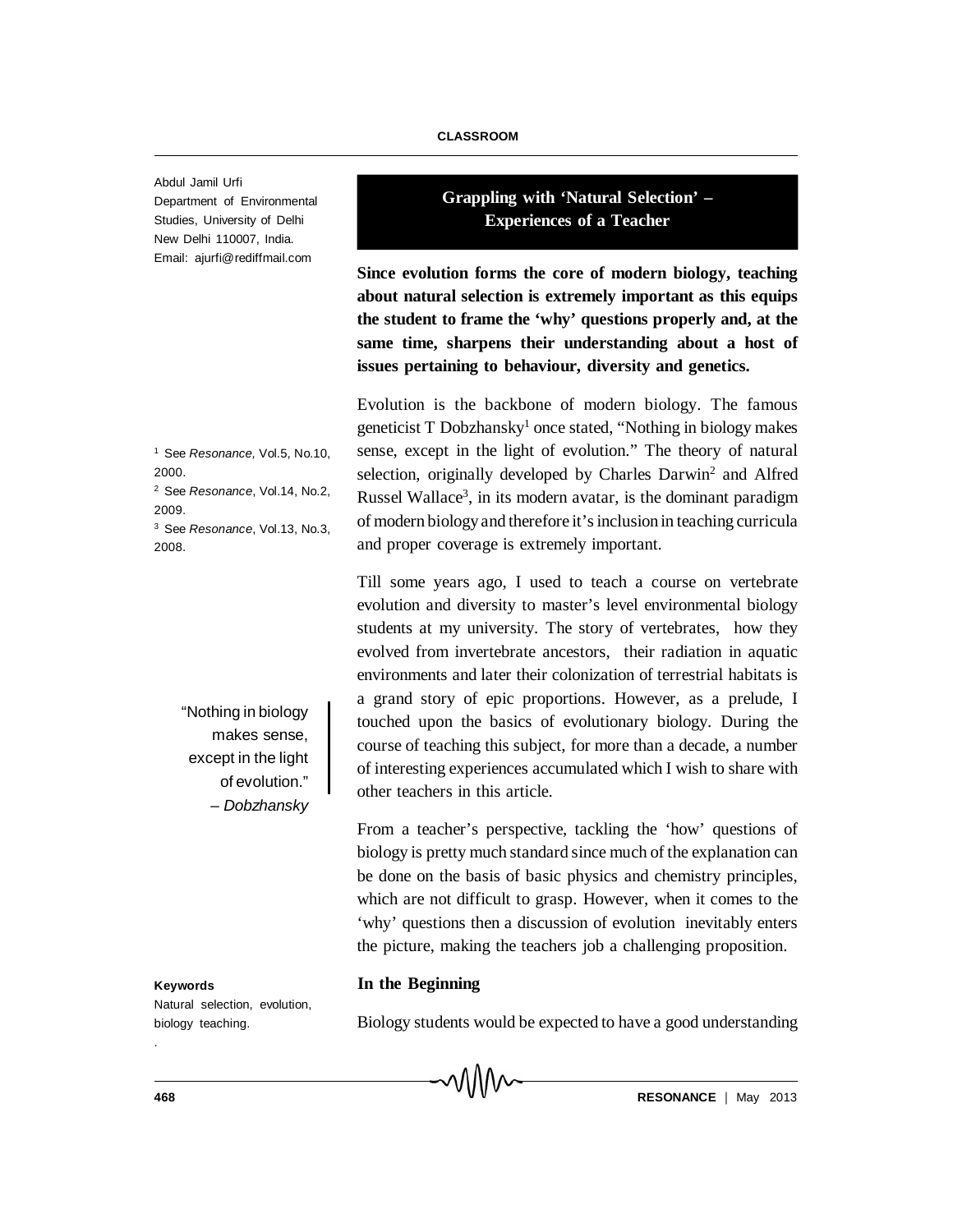of the principles of natural selection but I discovered that this was not usually the case. So a general discussion began on how physical and biological systems differ; the capacity of living things to reproduce in a manner which is different from physical things (say, crystal growth) and their inherent complexity. How this complexity arose by a mechanism that has to do with heritability and differential survival of offspring, whether they be spores, seeds, eggs or cubs.

Some broader concepts and ideas that people engaged with in the nineteenth century are worth recalling. For instance, Weismann's famous experiment of cutting the tails of mice, over several generations, which demonstrated the independence between the *germplasm* and the *somatoplasm* and that the former is, in a sense, a parasite on the latter. The physical body ages, dies and decays but certain sets of genes remain immortal [1].

Discussing 'evolutionary thought' is seldom possible without also bringing into the picture the general intellectual atmosphere prevailing in Europe then. For instance, the impact of voyages and accumulation of biodiversity wealth from different parts of the world into Europe and the intellectual atmosphere prevailing there for engagement of issues pertaining to life on earth. The most spectacular point for discussion is ofcourse Darwin's observations, both general as well as those accumulated on the voyage aboard the H M S Beagle, concerning heredity and variation, the concept of reproduction and increase of populations in geometric proportions, and the evidence of change having taken place, as evident from the fossil record.

Inevitably, discussions about the earth, and the formation of the universe ultimately lead to questions about intelligent design [2]. These issues continue to generate controversy even today. The famous evolutionary biologist and writer, the late Stephen Jay Gould4, spent much of his career embroiled in the *creationist* versus *evolutionist* debates. I maintain that it helps to understand the reasoning behind it all if one pretends (if one is not already) to be an atheist. Of course the teacher cannot demand this attitude

MMW

When it comes to the 'why' questions then a discussion of evolutioninevitably enters the picture, making the teachers' job a challenging proposition.

<sup>4</sup> See *Resonance*, Vol.7, No.11, 2002.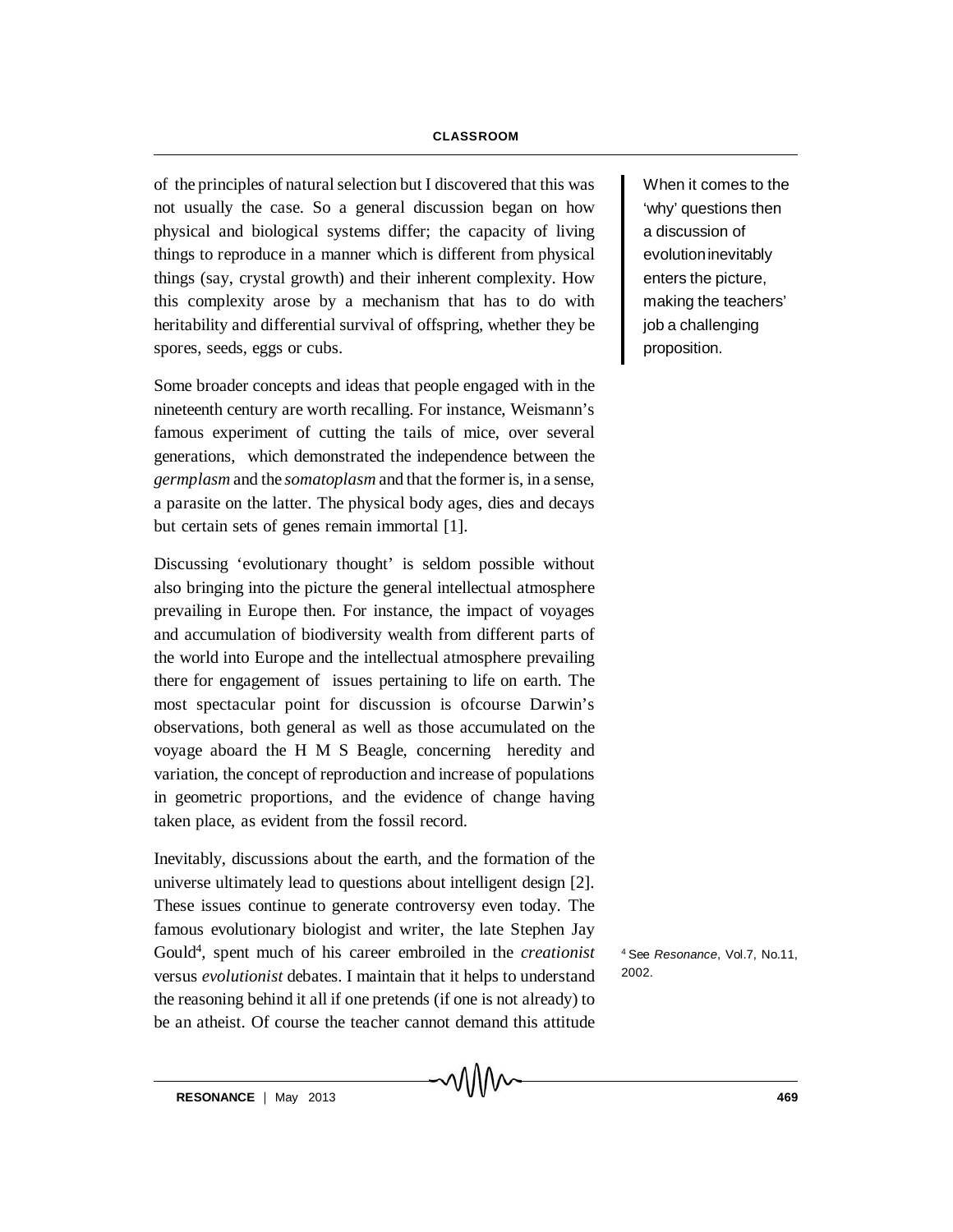from the students and one can only hope that they will follow the trail of logic and come to their own conclusions. In my classes I usually found student's attitudes somewhat ambivalent and could sense that most of them had not given such issues a serious thought. In their heart of hearts, probably many disagreed but said nothing, though I could at times imagine them saying, "Ok we will for the moment agree with what you are saying if you will give us good marks in the exam".

Occasionally, a student would come out openly against the evolutionist idea. I recall one, who held strong views about the biblical story of creation and maintained that God had created the world in seven days and all that science said about how the universe was created as unacceptable. Interestingly, there were also some students who were keen to reconcile and justify the 'scientific' theories about the age and formation of the earth, on the basis of their understanding of the epics and other religious and literary texts. This would be akin to putting things in different compartments so that questions of faith, belief and reason would actually never intersect.

# **Evolution of Adaptations**

MM

Demonstrating how natural selection works is easy. A useful contemporary example is explaining how a population of mosquitoes, which one assumes has 'variability' in terms of say pesticide tolerance (and the trait is heritable), develops the socalled 'resistance' to the pesticide over several generations. This example explains well differential survival and transference of traits. However, one of the most vexing ideas in understanding evolution is about adaptations. One is accustomed to thinking of adaptations in the sense of 'necessity is the mother of invention' or that adaptations arise, as if, out of thin air. The reality is quite different, though not necessarily complex. Equally confusing is the idea that in several cases, adaptations are not really efficient or perfect. The flawed structure of the vertebrate eye in which nerves and blood vessels obscure the passage of light to the photoreceptors and wrapping of the mammalian vas deferens

thinking of adaptations in the sense of 'necessity is the mother of invention' or that adaptations arise, as if, out of thin air. The reality is quite different, though not necessarily complex.

One is accustomed to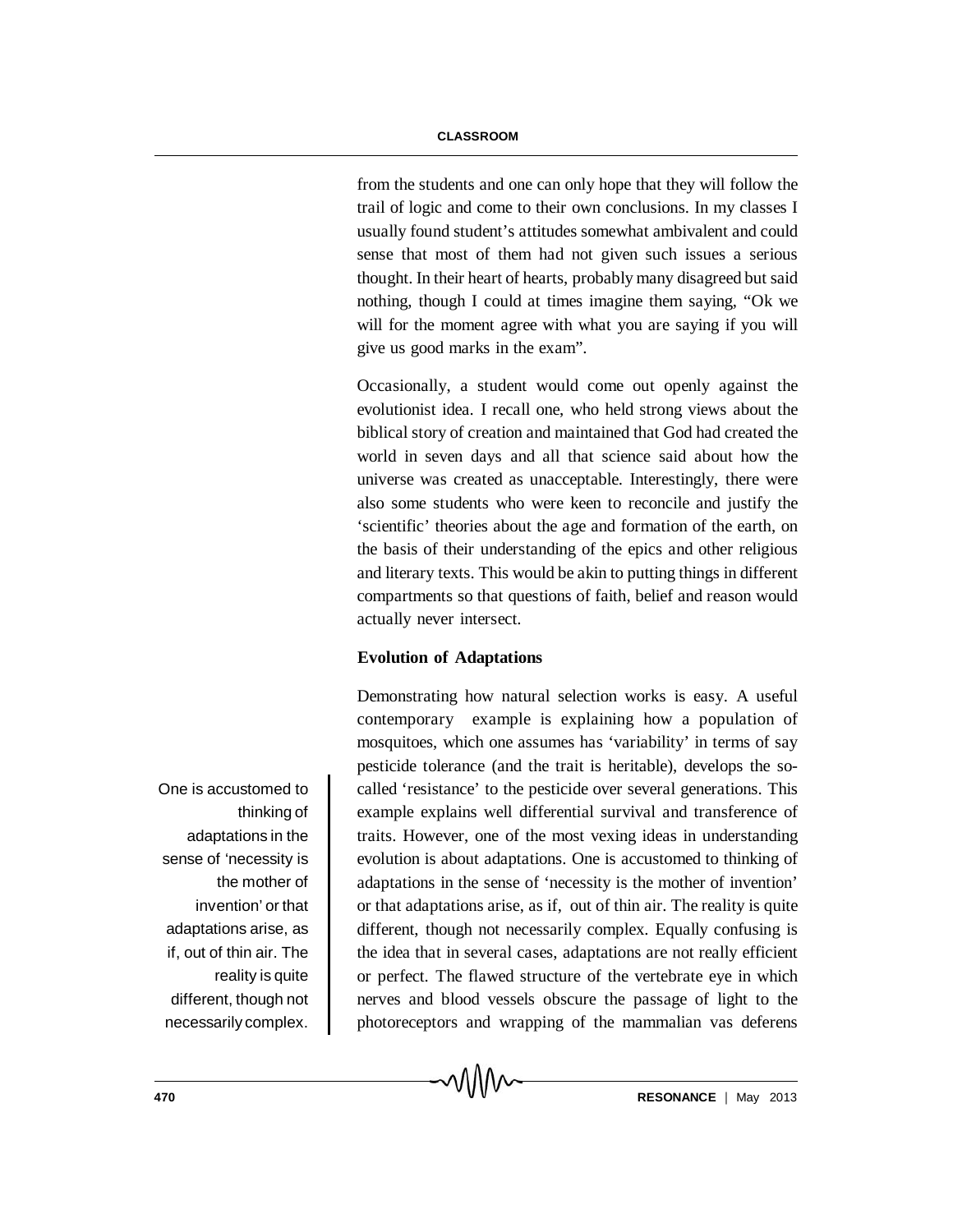around the ureter, like a person watering the lawn getting the hose entangled around a tree, are some classic textbook examples.

But the question really is how do adaptations arise? In their famous article 'The Spandrels of San Marco and the Panglossian Paradigm', Gould and Lewontin address this issue by taking examples from architecture [3]. Essentially, adaptations cannot arise at the drop of a hat but have mostly arisen from pre-existing structural frameworks, of which we see reflections in phylogeny. A well-known example is the evolution of jaws in fishes which came into being by a modification of gill arches of earlier primitive fishes.

### **Many 'Why' Questions!**

In teaching basics of natural selection, initially, several questions seem puzzling and even insignificant. For instance, Why does the peacock have such a long tail? It seems to serve no adaptive function and is actually a handicap [4], so why is it there? If diseases like cancer have a genetic basis then why are those genes not eliminated by natural selection? How have such complex and specialized structures such as the human eye evolved? Is there altruism in the natural world? Why do women live beyond their reproductive life i.e., after menopause when they cannot produce more children? Under what (ecological) circumstances should a woman produce sons or daughters?

Then at a slightly different level, there is an entirely different set of questions about evolution itself. For instance, if evolution is powered by random processes then why does it appear to be directional – a transition from simple systems to complex ones? At what level does natural selection act: individual? population? clade? family? species? Is there such a thing as 'good of the species'? What is an evolutionary stable strategy? What are cheaters (in an evolutionary sense)? Gadakgar's book *Survival Strategies* [5] has dealt with such questions in a very nice manner and so I will not attempt to address these. However, I may mention only one very fundamental and often confusing issue, i.e., at what level does natural selection act? Expectedly, most

MAN

At what level does natural selection act: individual? population? clade?family? species? Is there such a thing as 'good of the species'?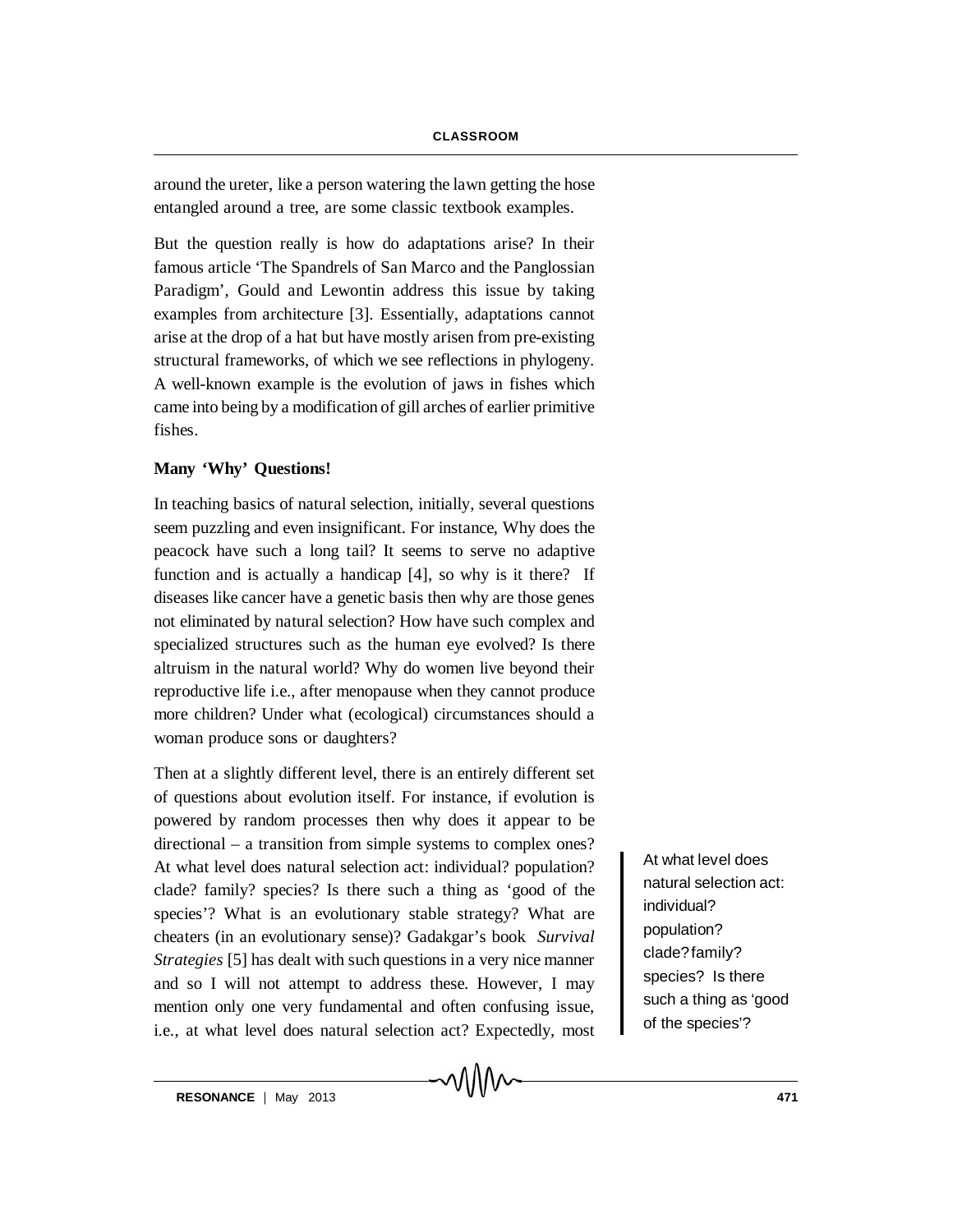The way evolution is introduced to us in high school books makes us accustomed to thinking as if the struggle is between species. It takes some amount of convincing that natural selection, a silent, inert battle is not inter-specific but intra-specific.

<sup>5</sup> See R Gadagkar, *Resonance*, Vol.6, No.4, 2001.

students are likely to come up with the answer of species. Possibly the way evolution is introduced to us in high school books (terms like 'struggle for existence', 'survival of fittest', etc. – many of them being popularized by social philosophers like Herbert Spencer, who used human analogies to explain evolutionary ideas) makes us accustomed to thinking as if the struggle is between species. In my experience it takes some amount of convincing that natural selection, a silent, inert battle (if at all a battle) is not inter-specific but intra-specific, i.e., between individuals of the same species.

So natural selection acts at the level of the individual, but then comes a bomber. How do we reconcile the reproductive patterns of social insects like wasps and honey bees where all members of the hive are working for one individual, the queen? Does this not support the group hypothesis? Does it not make sense to talk of the 'good of the species'? The way out of course is a protracted discussion; how even Darwin was not able to give a satisfactory explanation to this phenomenon and one had to wait till laws of heredity were rediscovered and muchlater when modern biologists, particularly Hamilton<sup>5</sup> proposed the kin-selection theory and expanded the concept of 'fitness' (Darwinian or individual) to encompass 'inclusive fitness' (see *Box* 1). So, while it appears that the worker bees in a hive are actually altruistically helping the queen (for the good of the species!) in reality they are helping themselves, because of their genetic relatedness by a complex reproductive pattern to the queen. In the end, it is all a question of their not becoming a 'zero' when it comes to passing on their genes. They are themselves not participating in reproduction but since they are related to the queen, copies of the same genes as theirs are being passed on.

Such a discussion inevitably takes many twists and turns and the question about cheaters crops up. Suppose by mutation or some other mechanism an individual emerges who can take advantage of a stable situation and emerge a winner. There are several ways to deal with that and that takes us in the realm of 'theory of games' and how expected solutions are supposed to end, etc.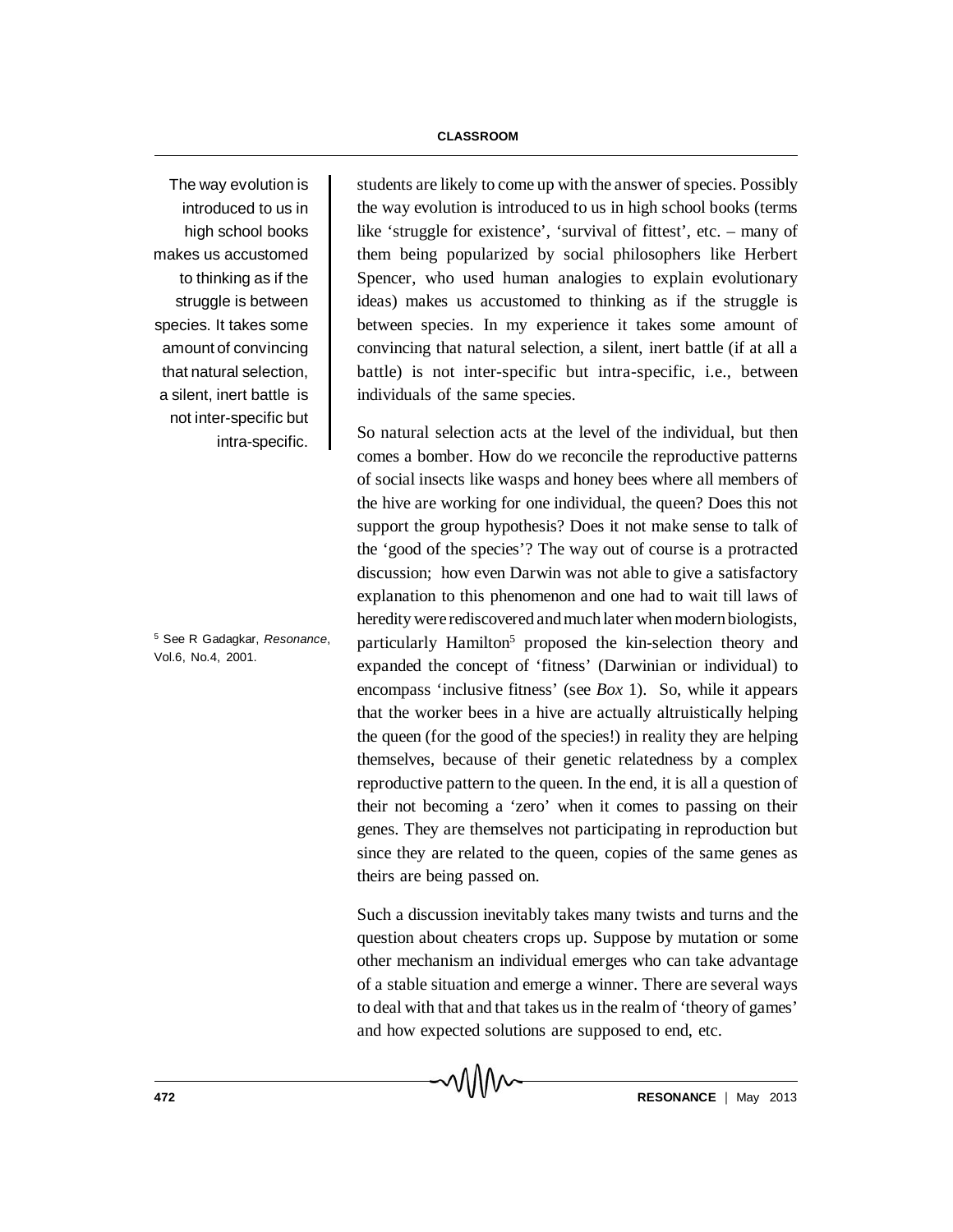#### **Box 1. Inclusive Fitness**

Darwinian (or classical) fitness is defined in terms of how many offspring an organism produces and supports. The term 'inclusive fitness' being broader in scope, is the sum of classical fitness and the number of equivalents of its own offspring it can add to the population by supporting others. With inclusive fitness and by adopting a variety of strategies, say cooperative social behavior, an organism can improve its overall genetic success.

From the point of view of a gene (or a set of genes) evolutionary success ultimately depends on leaving behind the maximum number of copies of itself in the population. In the classical manner, it was held that this could only be achieved by an individual's ability to leave the maximum number of viable offspring (which would carry those genes). However, in 1964 W D Hamilton showed that, because close relatives of an organism share some identical genes, their evolutionary success can be enhanced if reproduction and survival of related individuals is ensured.

Hamilton devised a simple rule which predicts whether or not a gene for altruistic behavior will spread in a population. It can be stated as

 $rb > c$ ,

where *r* is the degree of relatedness between the recipient of altruistic behavior and the altruist; *b* is the reproductive benefit to the recipient of altruistic behavior, and  $c$  is the reproductive cost to the altruist

MMW

During the course of teaching the basics of evolution I discovered that some examples are truly fascinating in that students are forced to think. The Grandmother effect, having emerged from a recent study [6] is a good example. The question is, why do women live long past the age of child-bearing? Contrary to common wisdom, this phenomenon is not new, and is not due to increased support for the elderly. Instead, as the authors suggest by a careful study of multi-generation records fromtwo eighteenthand nineteenth century populations from Finland and Canada, a grandmother has a decidedly beneficial effect on the reproductive success of her children and consequently on the survival of her grandchildren. This in turn has an impact on the evolution of longevity.

# **Conclusions and Recommendations**

It has been said, "Evolution explains everything but predicts nothing". That may be partly true but from a learning perspective if the logic of evolutionary questions is followed it is a good